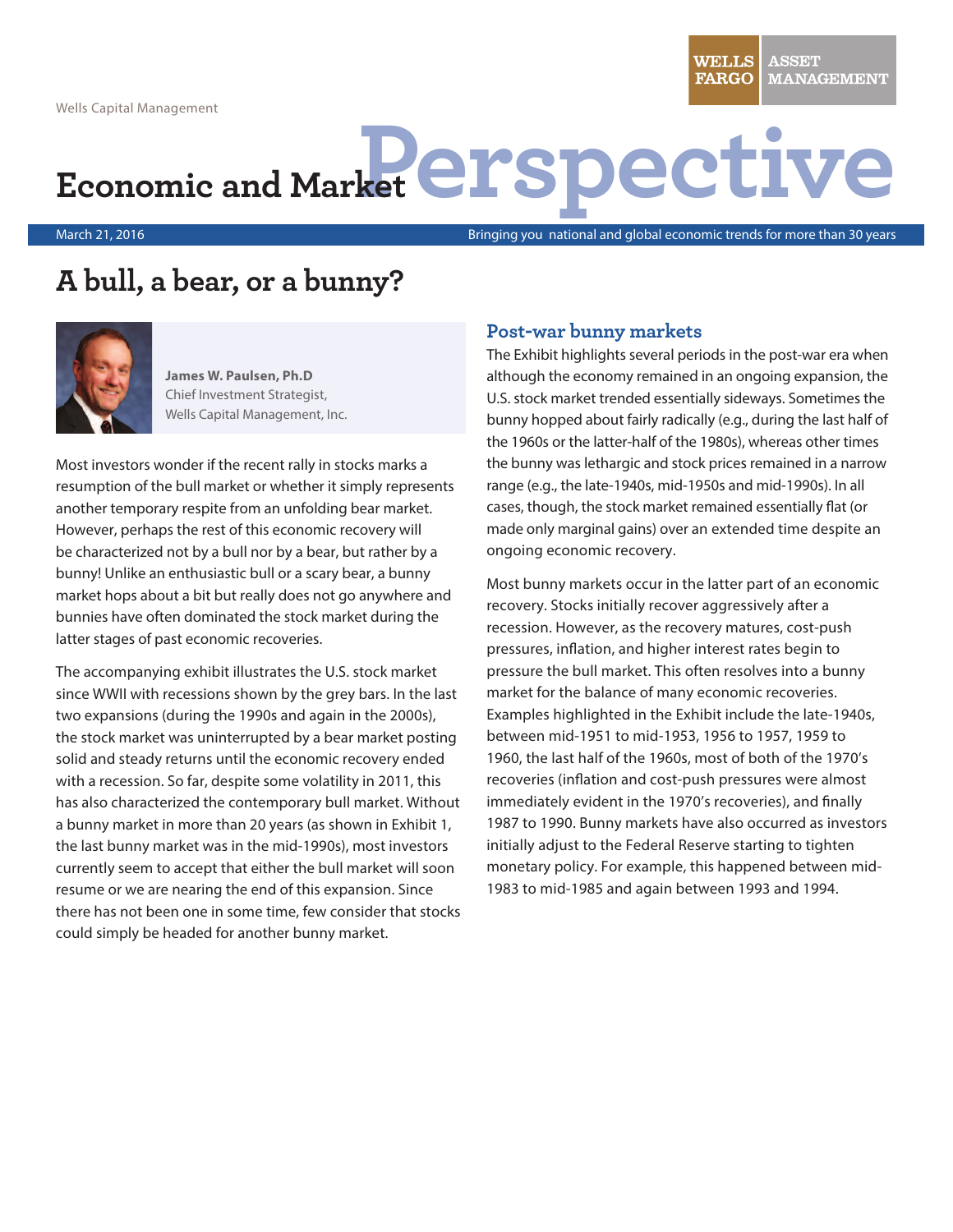#### **Exhibit 1**

#### **S&P 500 Composite Stock Price Index**

Shown on a natural log scale with recessions in grey.



As illustrated, there can be significant advances or declines during bunny markets (indeed, bear markets as classically defined by a 20% decline have been part of past bunny markets). Whether the bunny hops about considerably or is rather calm, what distinguishes a bunny market is it's essentially a flat trend. Buy-and-hold (bull market) or sell-andavoid (bear market) strategies are not successful during bunny markets. Rather, the market becomes a trading opportunity where timing becomes paramount. For those not good with timing, investment options shift to good stock picking, decisions regarding sector weightings, better possibilities for alternative or hedged investment strategies, and/or consideration given to higher allocations toward other asset classes which may still be trending (e.g., bonds, commodities, currencies, or international stocks).

Perhaps most importantly, the bunny market is a "tweener" market. Evidence of a bunny market does not necessarily suggest investors should start getting defensive in preparation for the next bear market. Nor should it persuade investors toward risk-on approaches in anticipation of a resuming bull market. As illustrated in the Exhibit, the bunny market can persist for years "between" the bull and the bear.

While future returns from stocks during a bunny market are likely to be far less than earlier in the bull market, they often remain reasonably positive for an extended period. A bunny market is neither bullish nor bearish. Rather, it simply requires the consideration of different investment strategies compared to those employed earlier in the bull market or used later as a bear market approaches.

#### **Are we in a bunny market now?**

For several reasons, we believe U.S. stocks recently entered a bunny market. First and most importantly, we think U.S. recession risk remains low and if the economic recovery is not ending anytime soon, a sustaining bear market is unlikely. U.S. economic policies are not recessionary. The Treasury yield curve remains strongly positively-sloped, yields are low and have recently declined, the money supply continues to grow at a steady and strong pace, and fiscal stimulus as a percent of GDP remains positive. None of the traditional economic policies currently signal elevated recession risk.

There are also few current excesses evident in the economy. The energy industry was the only major sector characterized by a boom but it has already recently been refreshed.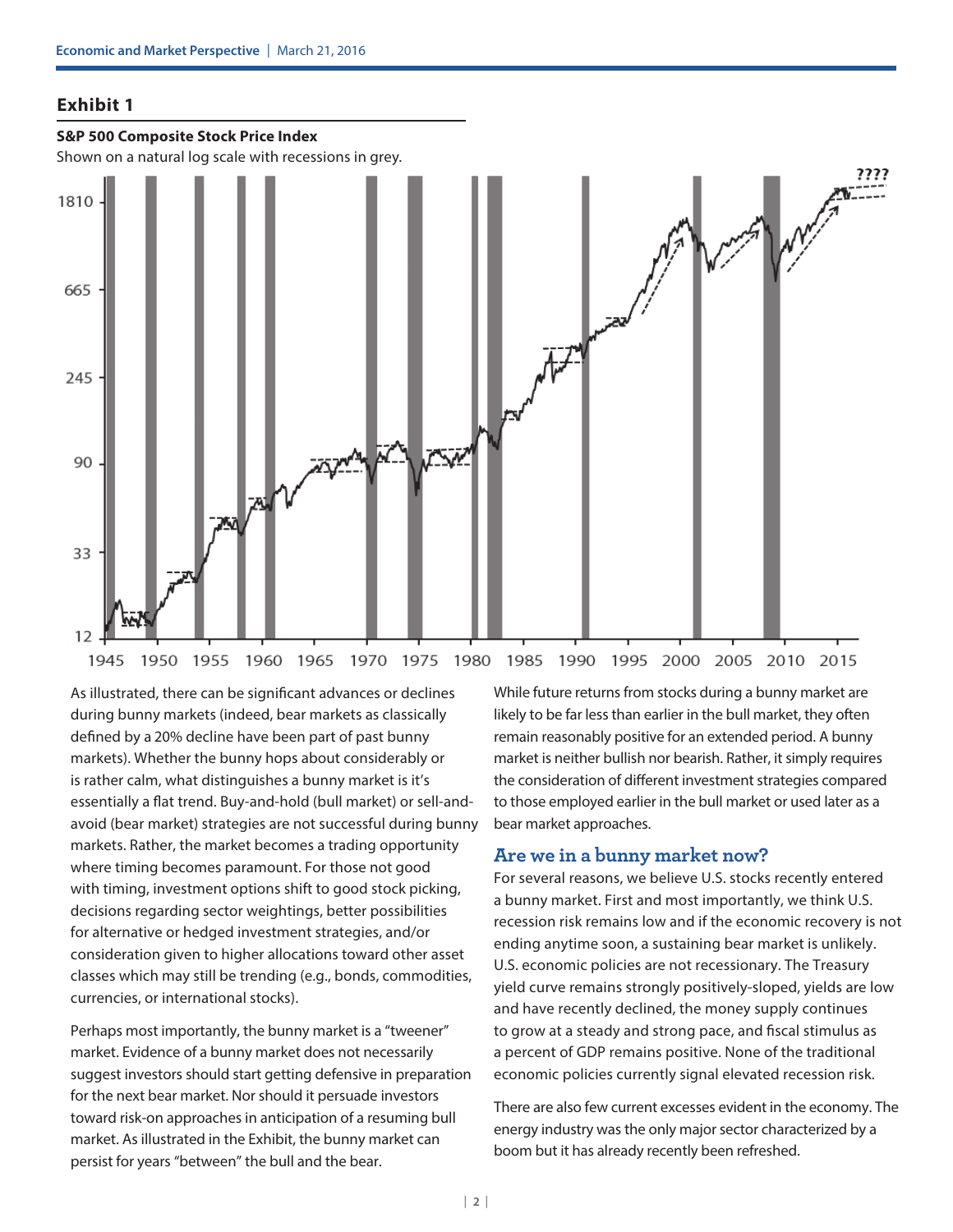There has not been excessive consumer spending (indeed household savings rates have risen in this recovery), and household debt service ratios are near record lows while net worth is at a record high. Capital spending has certainly not been overdone and the factory utilization rate remains below 80%. The housing industry has not boomed. Businesses are not overstaffed. There simply are not the excesses that normally precede a recession.

Moreover, balance sheets remain remarkably strong throughout the economy. The household debt-to-GDP ratio has declined by almost 20% in this recovery, the ratio of U.S. corporate debt to corporate profits is no higher today than it was in the early-1970s and the banking industry has perhaps never been better capitalized at any point in U.S. history.

Finally, confidence among private economic players is simply not strong enough to worry much about an imminent recession. Recessions often result when economic players (consumers, investors, businesses, and policy officials) become overconfident in the future and engage in behaviors that ultimately need to be liquidated by the next recession. There is no evidence of this type of attitude today. There is not excessive lending or borrowing, companies are not overstaffing or overbuilding, consumers are not overbuying, investors are not overexposed to stocks, and the Fed is certainly not over-tightening. It may take higher levels of confidence and broader animal spirit behaviors before the next recession is near.

If the U.S. economy is still a ways from the next recession, a sustainable bear market is a low probability.

Second, in our view, an enduring solid bull market is also unlikely. The stock market faces several vulnerabilities during the rest of this recovery. The U.S. corporate earnings cycle is mature. Profit margins are near record highs and labor cost as a percent of sales is near record lows. Should sales growth remain weak, since profit margins are not likely to be raised further, earnings growth should be far slower during the balance of this recovery. Conversely, should sales growth improve, profit margins will likely compress offsetting much of the improved sales performance. The stock market also is no longer cheap. The trailing price-earnings (P/E) multiple on the S&P 500 Index is currently about 18.5. With core inflation rates and wage inflation recently accelerating, the stock market will not be bolstered by valuation enhancements during the rest of this recovery. The combination of high current valuations, a modest earnings growth outlook, and increased probability of rising interest rates should keep the bull subdued.

Lastly, the contemporary period exhibits both of the characteristics that have historically resulted in bunny markets. That is, today, investors are struggling with both the start of the Federal Reserve's tightening cycle and with an economic recovery moving toward its latter innings. Every bunny market highlighted in the accompanying Exhibit was facing at least one of these two hindrances and today the stock market is facing both simultaneously.

### **How to play the bunny?**

How should investors react to a bunny market?

We continue to expect another flat U.S. stock market this year. For the S&P 500, our year-end target remains 2050 with a range of about 1800 to 2200. During the balance of this recovery, we expect earnings growth to about equal the pace of nominal GDP growth. Consequently, investors should anticipate about 4% to 5% earnings growth, and with no assumed improvement in valuation, expect about 6% to 7% annualized returns during the balance of this recovery. And, knowing the bunny, returns will not likely be a straight line but rather a bit hoppy.

In a bunny market, investor strategies can no longer simply be bullish or bearish. Several additional approaches should receive consideration.

First, some marginal market timing may be beneficial. Adding to overall equity exposure after periods of significant weakness and trimming exposure after solid runs (i.e., trying to profit from bunny hops) could help augment returns. However, since the bunny is trendless, major asset allocation shifts or simple buyand-hold decisions are no longer appropriate

Second, the potential value-added from stock picking may be much greater today and during the balance of this recovery than it has until now. While the bunny may significantly reduce overall equity asset class decisions (i.e., big winning bets by just being significantly overweight or underweight stocks), it will not likely reduce the potential opportunities from individual selections.

Third, similar to individual stock selections, sector allocations will also remain important. Specifically, we expect leadership to be led by industrials, materials, and capital goods sectors rather than consumer-based sectors. We also believe the latecycle character of this recovery of cost-push pressures, higher inflation, and rising interest rates will favor small and mid cap stocks and value over growth sectors.